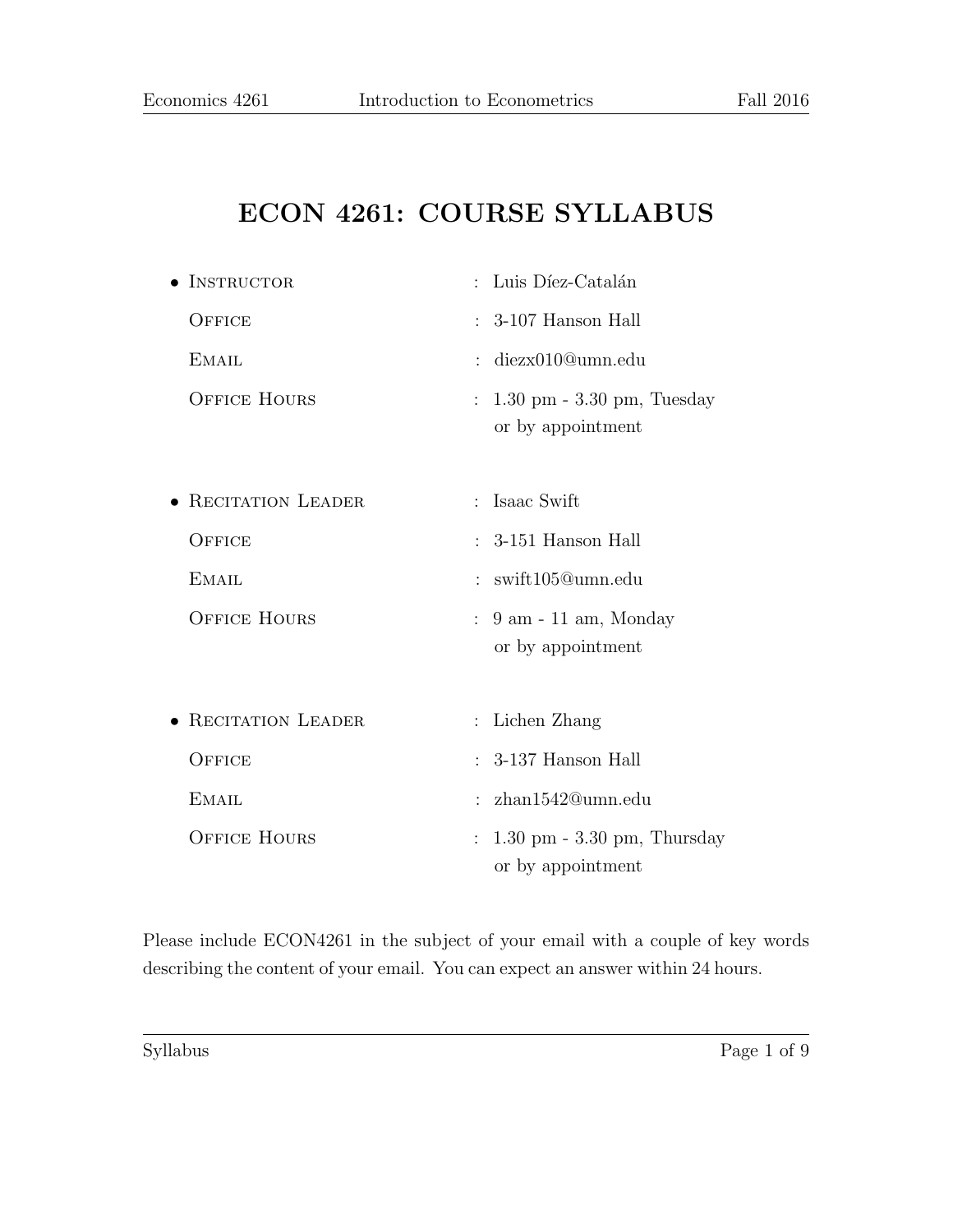# 1 Introduction

Econometrics is a body of theory and methods for analyzing economic data. Econometrics draws primarily from statistics, probability and economic theory to address empirical questions about the economy.

This course will start with some classic examples of econometric models; some are derived from economic theory, others are not. These will serve as an introduction to econometric modeling. Three key concepts: unbiasedness, consistency and efficiency of an estimator will then be studied. We will discuss the Classical Linear Model and the estimation method of Ordinary Least Squares (OLS) and Method of Moments. We will then be precise about assumptions under which OLS is unbiased, consistent, and efficient. Inference, still in the Classical Linear Model, will have us study hypothesis tests and confidence intervals. Before moving onto refinement of the above theory, we will cover identification problems to gain a better understanding of what can and cannot be said from the data. Violations of the assumptions alluded to above and associated remedies will then be studied: Generalized Least Squares (GLS) for serial correlated and heteroskedastic errors and IV for endogeneity. Endogeneity and the use of instrumental variables will provide natural grounds for a discussion of causality. We will also cover the method of Maximum Likelihood. Applications of the above techniques to economic data with Stata will be a constant theme. If time allows, we will also cover basic concepts in time series analysis and panel data models for which data is organized along both the cross-sectional dimension and the time series dimension. We will study methods of estimation called pooled OLS, fixed effects, and random effects.

### 1.1 Learning goals

After taking this course, a student will be able to read critically and conduct empirical analysis of economic data. In particular, the student will be able to:

- estimate parameters of an economic model and conduct inference;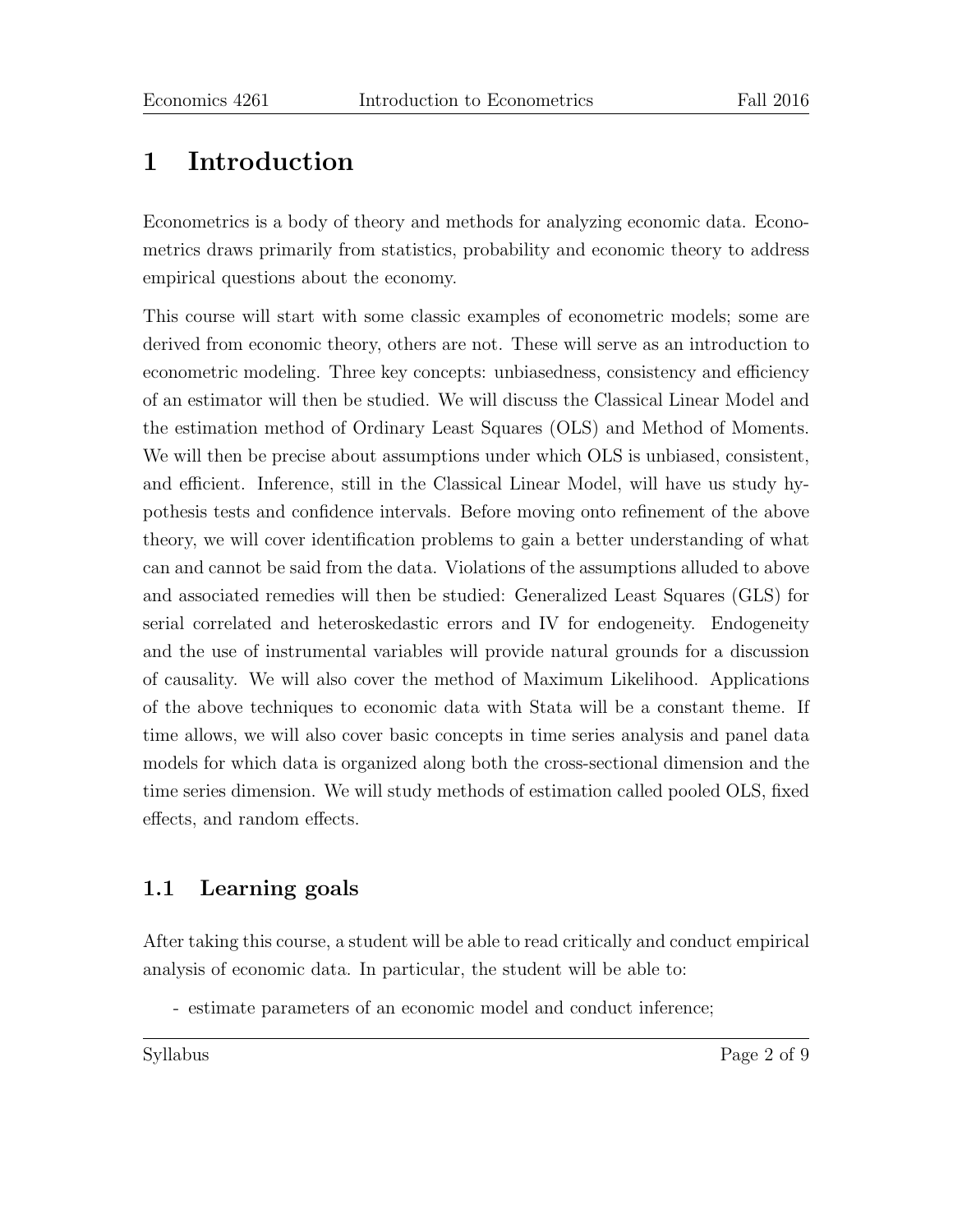- read and interpret empirical analysis critically, and in particular, appreciate the difference between correlation and causation;
- appreciate what can and cannot be said from economic data (identification).

### 2 Course Details

### 2.1 Times and Location

Lecture is held Tuesdays and Thursdays from 4 pm to 5:15 pm in Anderson Hall 270. Your attendance is expected.

#### 2.2 Recitation

Recitations will be held on Thursdays, from 5:30 to 6:20 pm in Humphrey 25 (led by Isaac Swift), 5:30 to 6:20 pm in Blegen Hall 425 (led by Lichen Zhang) and 6:50 to 7:40 pm in Blegen Hall 125 (led by Isaac Swift). Your attendance is expected in the section in which you registered.

### 2.3 Homework

There will be four assignments which will involve analytical derivations as well as using a statistical software to conduct estimation and inference and report your results. You will be granted access to Stata by CLA OIT; make sure that by the end of the second week of class you know how to access Stata.

The due dates for the assignments are Thursday September 29, October 20, November 17 and December 8. These due dates are subject to change, in which case you will be informed during class or recitation.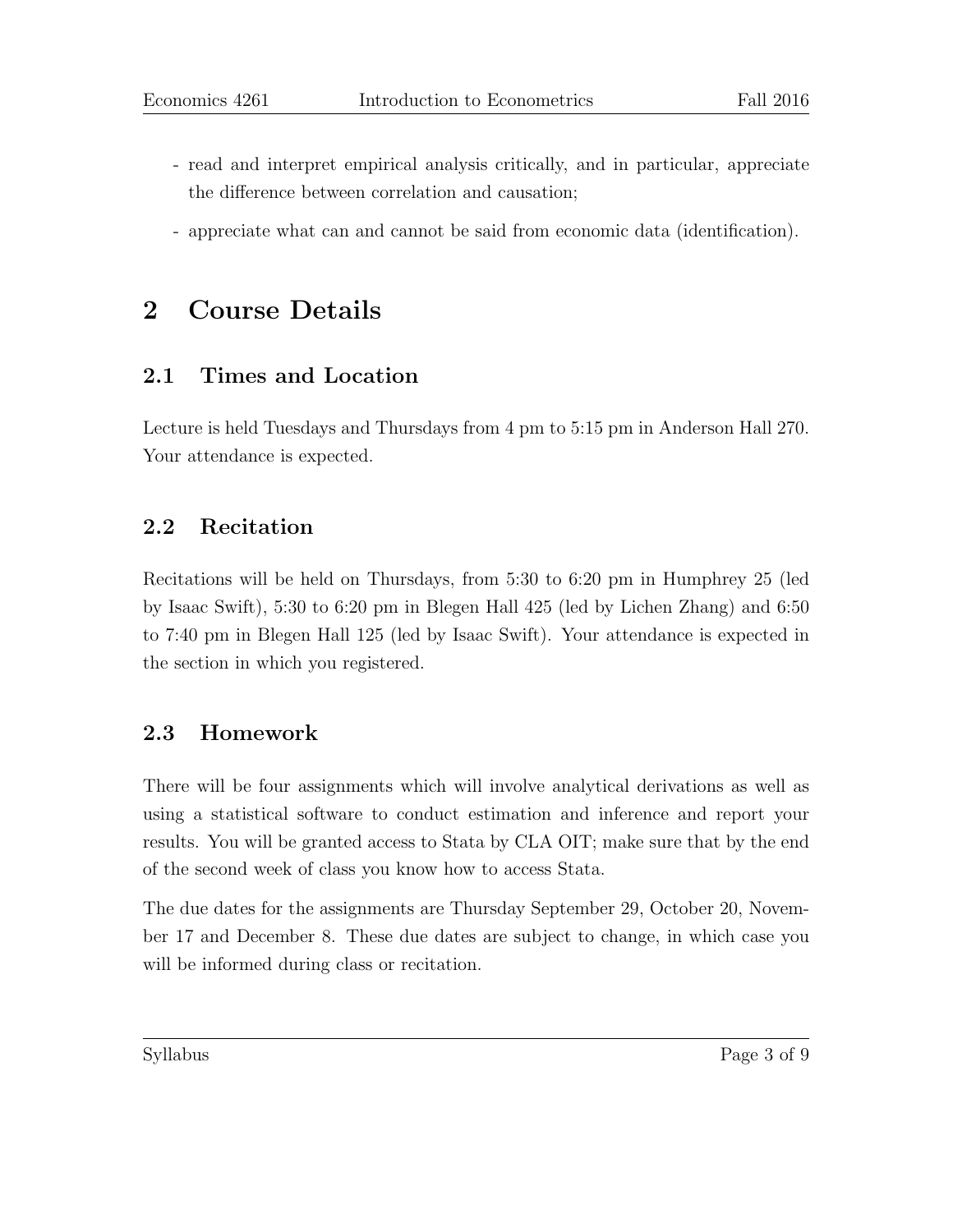All homework assignments will be available online at the class webpage, no hard copies will be provided. We do not require that your assignments be typed (although learning to use something like LaTex wouldn't be a bad skill to learn), but all assignments must be neatly done. Homework will be collected at the lecture on the due date. No late assignments will be accepted. Only documented special circumstances (e.g. severe illness with doctor's note) are possible exceptions to this. If you cannot attend class on the due date, you must turn it in before the class. You will lose 15 points if you do not staple your homework and 25 points if it is nearly illegible. Also, you will lose 10 points if you do not write your recitation section correctly.

### 2.4 Exam

There will be six 10 minutes quizzes (multiple choice format) covering the material covered since the previous quiz (or the beginning of class for the first quiz) on Tuesday September 20, October 4, October 18, November 8, November 22 and December 6 2016 at the beginning of the class. There will be no makeup quiz.

There will be a midterm on Thursday October 27, 2016 during the lecture time. The material for the midterm exam will include everything we will have covered by then (more details will be provided in due time).

The final exam will be on Tuesday December 20, 2016 from 4 pm to 6 pm. The material for the final exam is cumulative with an emphasis on the material covered after the midterm.

All exams are closed book and closed notes.

### 2.5 Grading

• 6 Quizzes - 25 percent (average of best four out of six)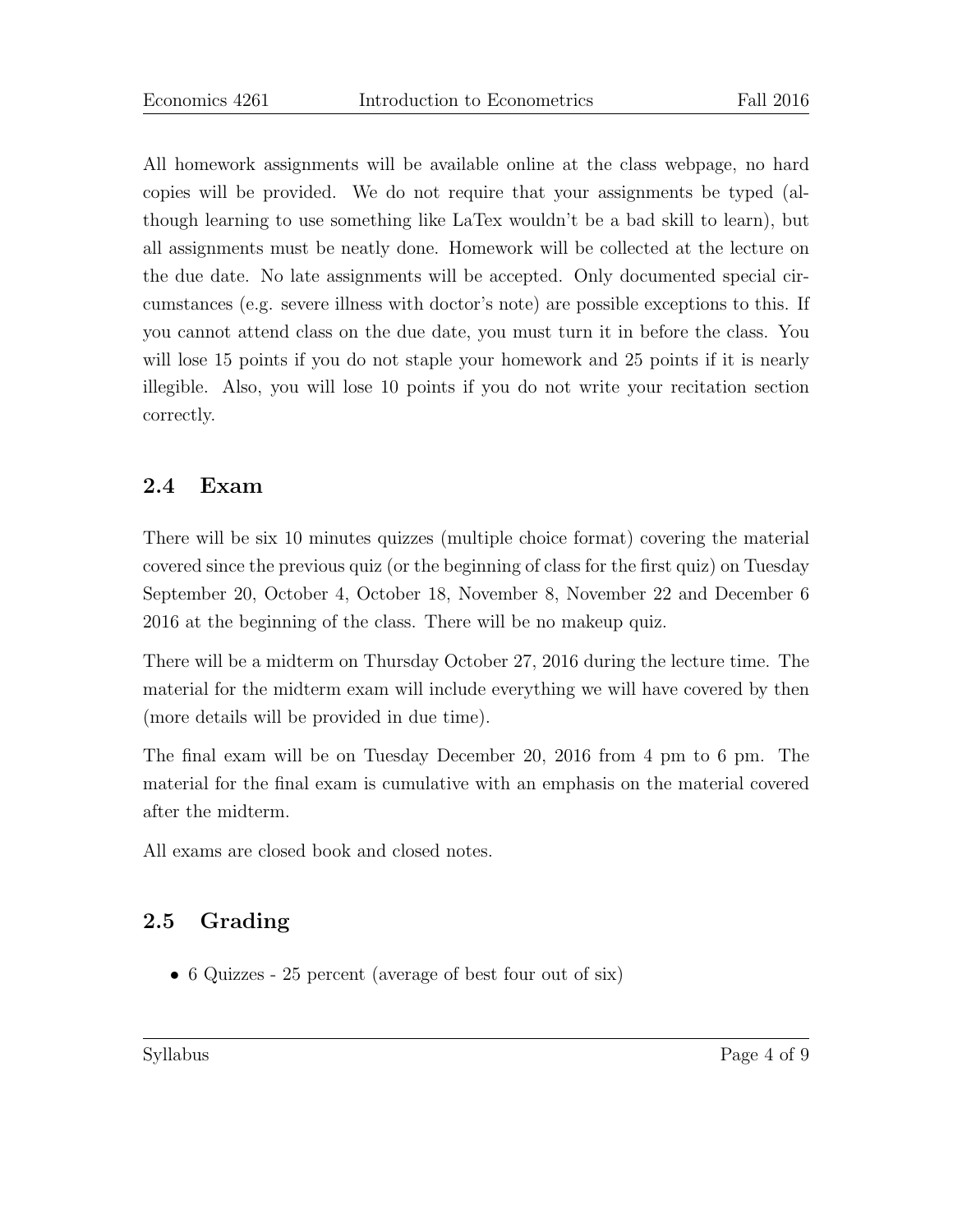- 4 Homeworks 15 percent
- Midterm 25 percent
- Final 35 percent

Below is the grading scale for the course. We reserve the right to lower these cutoffs points (i.e. increase the letter grades for percentages), but we will not raise the cut-offs (i.e. make it harder to get good grades).

|  | Table 1: Grading Scale |  |
|--|------------------------|--|
|--|------------------------|--|

| $\parallel \%$ Points |  |  | 0-59 60-67 68-69 70-71 72-77 78-79 80-81 82-87 88-89 90-91 9 |  |  | $92+$ |
|-----------------------|--|--|--------------------------------------------------------------|--|--|-------|
| . rade                |  |  |                                                              |  |  |       |

#### 2.6 Course Material

Material will be posted on the Moodle course website (https://moodle2.umn.edu/). Please check it regularly. The material for the course will be based on lecture notes (students are expected to take notes during classes). References to ETM, Greene and Hayashi (see the list below) will be given in class for each topic we will cover.

- Greene, W., H., Econometric Analysis, 2012, Prentice Hall [Greene].
- Davidson R. and J. G. MacKinnon, Econometric Theory and Methods, 2004, Oxford [ETM].
- Hayashi F., Econometrics, 2000, Princeton [Hayashi].
- For the computational part of the course, a particularly useful textbook is Baum, C. F. An Introduction to Modern Econometrics Using Stata, 2006, Stata Press.
- Angrist, J. and J. Pischke, Mastering Metrics: The Path from Cause to Effect, 2015, Princeton [AP].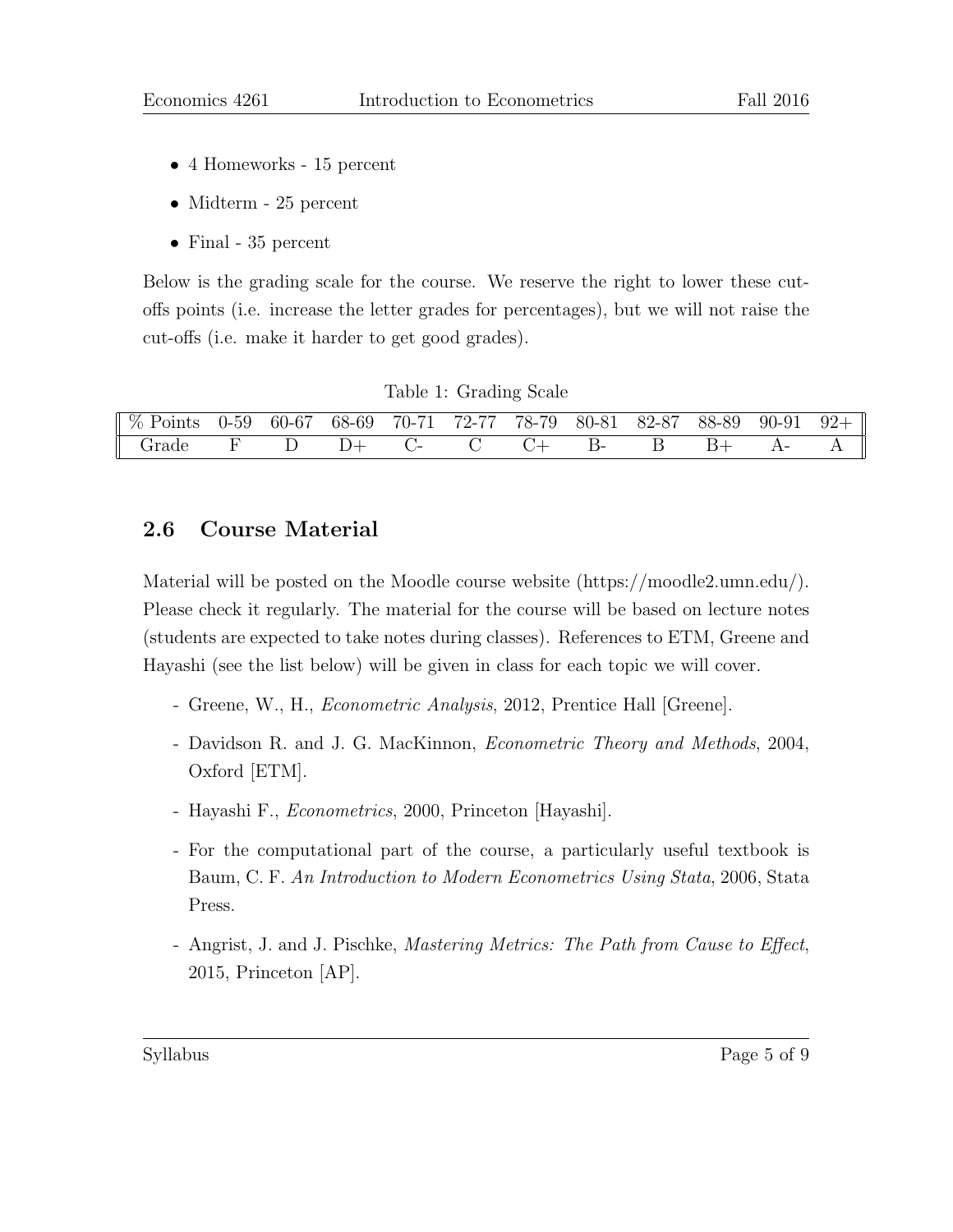### 2.7 Disability Services

Students with disabilities must be registered with Disability Services. Contact http://ds.umn.edu. The Department of Economics, in conjunction with Disability Services, will make appropriate accommodations for students with disabilities. Specifically, exams will be administered by Disability Services to meet student needs. Please contact the instructor as soon as possible if you need accommodation.

#### 2.8 Prerequisits

The prerequists for this course are:

- ECON 3101 Intermediate Micro
- MATH 1271/2 Calculus
- MATH 2243 Linear Algebra
- MATH 2263 Multivariate Calculus
- STAT 4/5101/2 Theory of Statistics
- MATH 4242 Applied Linear Algebra is strongly recommended
- Familiarity with computers.

### 2.9 Academic Dishonesty

For the purpose of this class, students are allowed (and in fact encouraged) to work together on homework provided the following rules are followed: any collaboration must be acknowledged explicitly, each student must individually type up or write up each homework assignment and any use of material other than class notes must be cited. Identical assignments will receive a zero score. Anyone committing scholastic dishonesty on an exam will receive an F for the assignment or exam and the incident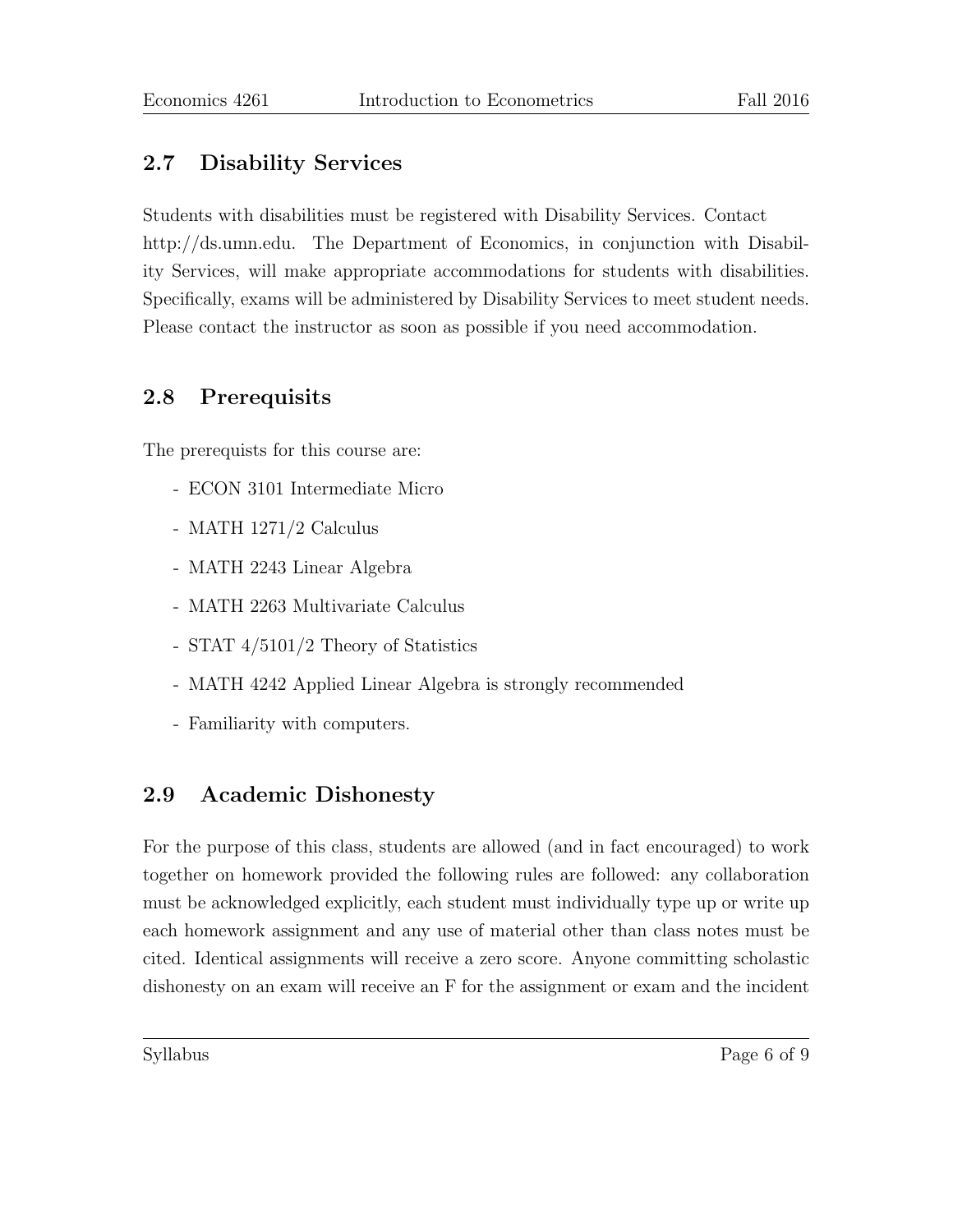will be referred to the Office for Student Conduct and Academic Integrity. Among other things, this includes looking at the exam of another student, communicating with another student via any means during the exam, and continuing to work on the exam when the exam is complete. There is zero tolerance for cheating on exams.

## 3 Tentative Schedule and Course Content

Subject to change at the discretion of the instructor. References to sections in the textbooks complements (but do not necessarily substitute) well class notes and documents in Moodle.

- Chapter 1: Introduction to Econometric Modeling.
	- Introduction to the Classical Linear Model.
	- Methods of estimation: Ordinary Least Squares, Method of Moments and Maximum Likelihood.
	- Properties of Estimators: Unbiasedness, Consistency and Efficiency.
	- Interpretation of Regression Coefficients.
	- Structural vs. Reduced Form Approach.

References: Chapter 1 and 10 (sections 10.1 and 10.2) [ETM], Chapter 1, 2 and  $14$  (up to and including section  $14.3$ ) [Greene] and Chapter 1 (sections 1.1 and 1.5, pag  $\frac{47-49}{9}$  and pag. 204-205 [Hayashi].

- Chapter 2: Math and Stats Review.
	- Basic concepts in statistics.
	- Basic concepts in linear algebra.

References: Appendix [Greene]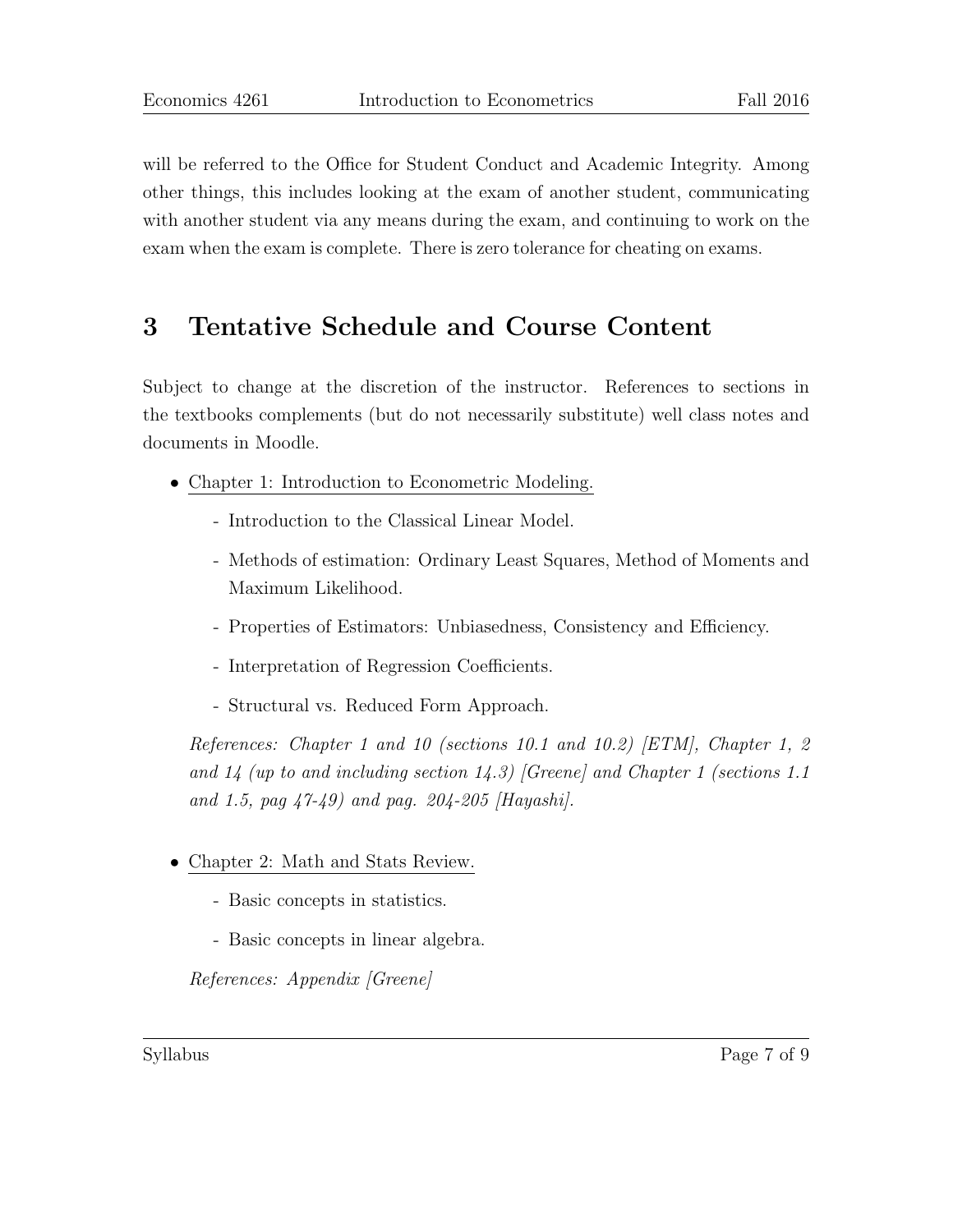- Chapter 3: OLS in the Classical Linear Model.
	- Algebra of OLS with K regressors and for the simple linear regression model  $(K=2)$ .
	- Geometrical interpretation of OLS.
	- Statistical interpretation of OLS.
	- Frisch-Waugh-Lovell Theorem.
	- The variance of OLS.
	- In the CLM: OLS is unbiased, consistent and efficient.
	- Heteroskedasticity-Consistent Standard Errors (White SE).

References: Chapter 2 and 3 [ETM], Chapter 3 (except section 3.4), Chapter  $4$  (up to and including  $4.4.2, 4.7.1$  and  $4.7.5$ ) and pag. 63-65 (consistency)  $[Greene]$  and Chapter 1 (sections 1.2-1.3)  $[Hayashi]$ 

#### Midterm: Thursday October 27, 2016 during the lecture time.

- Chapter 4: Hypothesis Tests and Confidence Intervals.
	- Basic concepts on hypothesis testing.
	- Some properties of standard distributions.
	- Exact vs. Asymptotic Tests.
	- Testing of multiple restrictions: F-test.

References: Chapter 4 (sections 4.1-4.5) and Chapter 5 (sections 5.1-5.2 and 5.5) [ETM], Chapter 5 (sections 5.1, 5.2.1 and 5.4.2) [Greene] and Chapter 1  $\left( \text{section } 1.4 \right)$  [Hayashi]